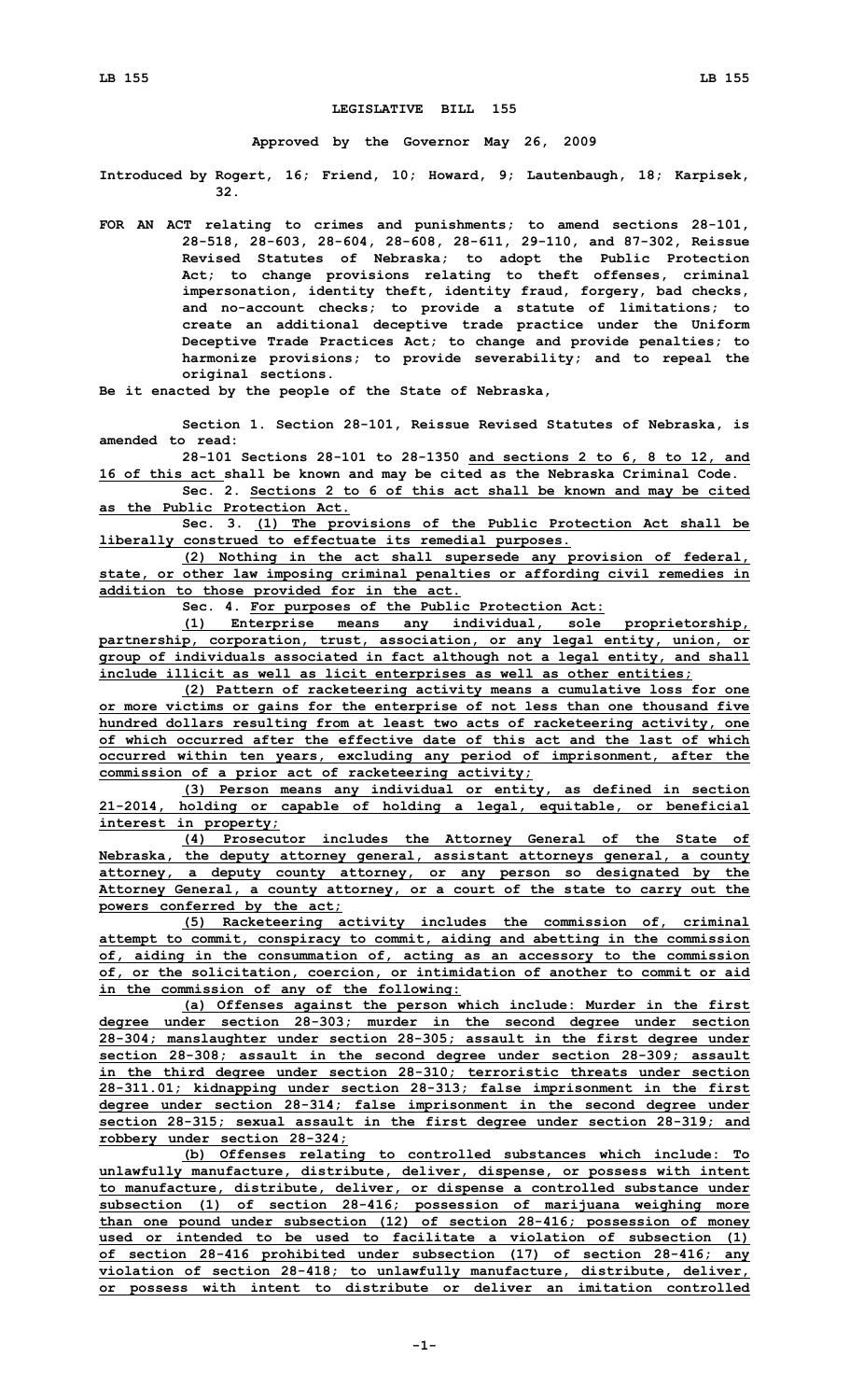**substance under section 28-445; possession of anhydrous ammonia with the intent to manufacture methamphetamine under section 28-451; and possession of ephedrine, pseudoephedrine, or phenylpropanolamine with the intent to manufacture methamphetamine under section 28-452;**

**(c) Offenses against property which include: Arson in the first degree under section 28-502; arson in the second degree under section 28-503; arson in the third degree under section 28-504; burglary under section 28-507; theft by unlawful taking or disposition under section 28-511; theft by shoplifting under section 28-511.01; theft by deception under section 28-512; theft by extortion under section 28-513; theft of services under section 28-515; theft by receiving stolen property under section 28-517; criminal mischief under section 28-519; and unlawfully depriving or obtaining property or services using <sup>a</sup> computer under section 28-1344;**

**(d) Offenses involving fraud which include: Burning to defraud an insurer under section 28-505; forgery in the first degree under section 28-602; forgery in the second degree under section 28-603; criminal possession of <sup>a</sup> forged instrument under section 28-604; criminal possession of forgery devices under section 28-605; criminal impersonation under section 10 of this act; identity theft under section 11 of this act; identity fraud under section 12 of this act; false statement or book entry under section 28-612; tampering with <sup>a</sup> publicly exhibited contest under section 28-614; issuing <sup>a</sup> false financial statement for purposes of obtaining <sup>a</sup> financial transaction device under section 28-619; unauthorized use of <sup>a</sup> financial transaction device under section 28-620; criminal possession of <sup>a</sup> financial transaction device under section 28-621; unlawful circulation of <sup>a</sup> financial transaction device in the first degree under section 28-622; unlawful circulation of <sup>a</sup> financial transaction device in the second degree under section 28-623; criminal possession of <sup>a</sup> blank financial transaction device under section 28-624; criminal sale of <sup>a</sup> blank financial transaction device under section 28-625; criminal possession of <sup>a</sup> forgery device under section 28-626; unlawful manufacture of <sup>a</sup> financial transaction device under section 28-627; laundering of sales forms under section 28-628; unlawful acquisition of sales form processing services under section 28-629; unlawful factoring of <sup>a</sup> financial transaction device under section 28-630; and fraudulent insurance acts under section 28-631;**

**(e) Offenses involving governmental operations which include: Abuse of public records under section 28-911; perjury or subornation of perjury under section 28-915; bribery under section 28-917; bribery of <sup>a</sup> witness under section 28-918; tampering with <sup>a</sup> witness or informant or jury tampering under section 28-919; bribery of <sup>a</sup> juror under section 28-920; assault on an officer in the first degree under section 28-929; assault on an officer in the second degree under section 28-930; assault on an officer in the third degree under section 28-931; and assault on an officer using <sup>a</sup> motor vehicle under section 28-931.01;**

**(f) Offenses involving gambling which include: Promoting gambling in the first degree under section 28-1102; possession of gambling records under section 28-1105; gambling debt collection under section 28-1105.01; and possession of <sup>a</sup> gambling device under section 28-1107;**

**(g) Offenses relating to firearms, weapons, and explosives which include: Carrying <sup>a</sup> concealed weapon under section 28-1202; transportation or possession of machine guns, short rifles, or short shotguns under section 28-1203; unlawful possession of <sup>a</sup> revolver under section 28-1204; unlawful transfer of <sup>a</sup> firearm to <sup>a</sup> juvenile under section 28-1204.01; using <sup>a</sup> deadly weapon to commit <sup>a</sup> felony under section 28-1205; possession of <sup>a</sup> deadly weapon by <sup>a</sup> felon or <sup>a</sup> fugitive from justice under section 28-1206; possession of <sup>a</sup> defaced firearm under section 28-1207; defacing <sup>a</sup> firearm under section 28-1208; unlawful discharge of <sup>a</sup> firearm under section 28-1212.02; possession, receipt, retention, or disposition of <sup>a</sup> stolen firearm under section 28-1212.03; unlawful possession of explosive materials in the first degree under section 28-1215; unlawful possession of explosive materials in the second degree under section 28-1216; unlawful sale of explosives under section 28-1217; use of explosives without <sup>a</sup> permit under section 28-1218; obtaining an explosives permit through false representations under section 28-1219; possession of <sup>a</sup> destructive device under section 28-1220; threatening the use of explosives or placing <sup>a</sup> false bomb under section 28-1221; using explosives to commit <sup>a</sup> felony under section 28-1222; using explosives to damage or destroy property under section 28-1223; and using explosives to kill or injure any person under section 28-1224;**

**(h) Any violation of the Securities Act of Nebraska pursuant to section 8-1117;**

**(i) Any violation of the Nebraska Revenue Act of 1967 pursuant to section 77-2713;**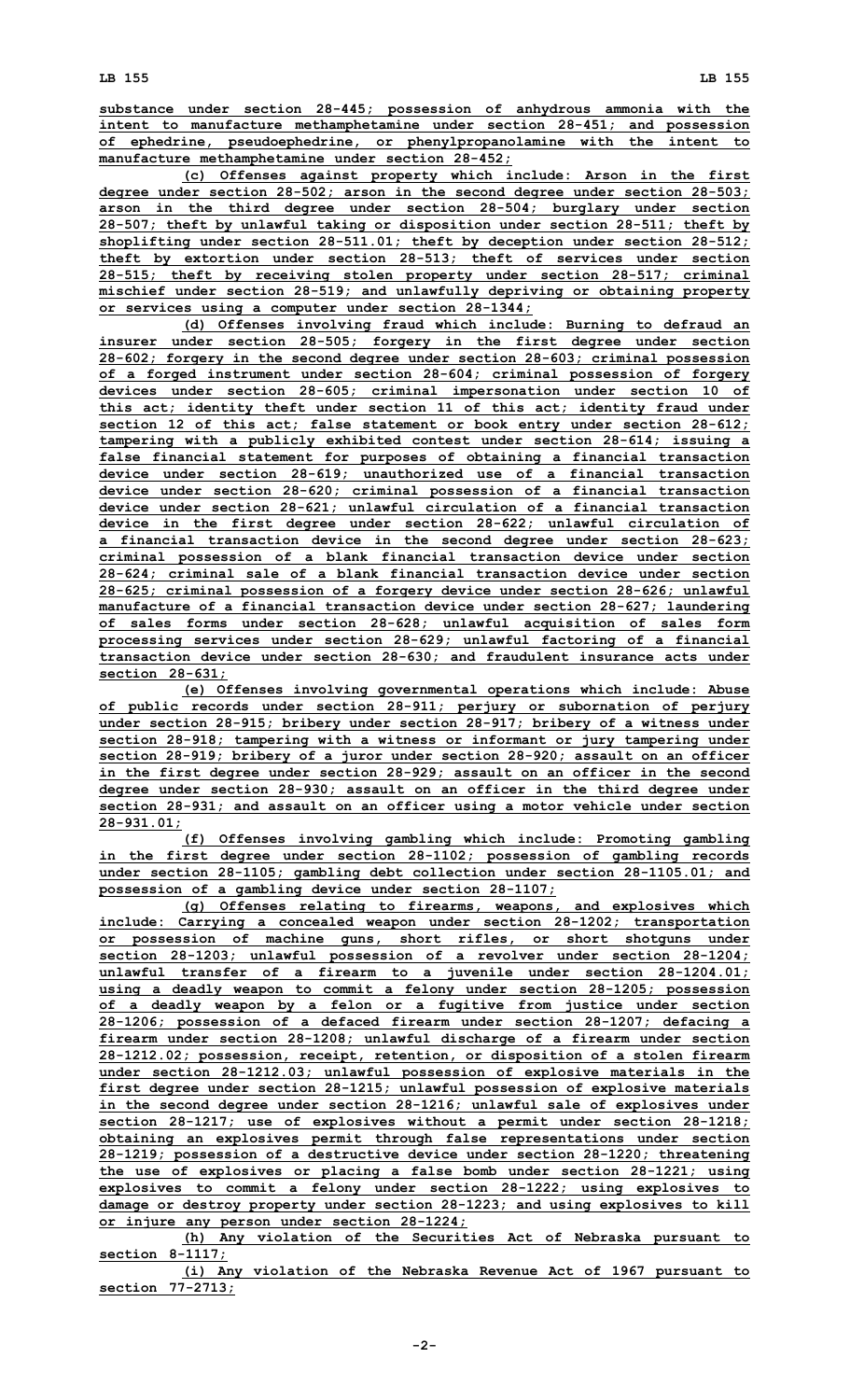**(j) Offenses relating to public health and morals which include: Prostitution under section 28-801; pandering under section 28-802; keeping <sup>a</sup> place of prostitution under section 28-804; human trafficking or forced labor or services under section 28-831; <sup>a</sup> violation of section 28-1005; and any act relating to the visual depiction of sexually explicit conduct prohibited in the Child Pornography Prevention Act; and**

**(k) <sup>A</sup> violation of the Computer Crimes Act;**

**(6) State means the State of Nebraska or any political subdivision or any department, agency, or instrumentality thereof; and**

**(7) Unlawful debt means <sup>a</sup> debt of at least one thousand five hundred dollars:**

**(a) Incurred or contracted in gambling activity which was in violation of federal law or the law of the state or which is unenforceable under state or federal law in whole or in part as to principal or interest because of the laws relating to usury; or**

**(b) Which was incurred in connection with the business of gambling in violation of federal law or the law of the state or the business of lending money or <sup>a</sup> thing of value at <sup>a</sup> rate usurious under state law if the usurious rate is at least twice the enforceable rate.**

**Sec. 5. (1) It shall be unlawful for any person who has received any proceeds that such person knew were derived, directly or indirectly, from <sup>a</sup> pattern of racketeering activity or through collection of an unlawful debt to use or invest, whether directly or indirectly, any part of such proceeds, or the proceeds derived from the investment or use thereof, in the acquisition of any right, interest, or equity in real property or in the establishment or operation of any enterprise. A purchase of securities on the open market for purposes of investment, and without the intention of controlling or participating in the control of the issuer or of assisting another to do so, shall not be unlawful under this subsection if the securities of the issuer held by the purchaser, the members of his or her immediate family, and his or her or their accomplices in any pattern of racketeering activity or the collection of an unlawful debt after such purchase do not amount in the aggregate to one percent of the outstanding securities of any one class and do not confer, either in law or in fact, the power to elect one or more directors of the issuer.**

**(2) It shall be unlawful for any person through <sup>a</sup> pattern of racketeering activity or through collection of an unlawful debt to acquire or maintain, directly or indirectly, any interest in or control of any enterprise or real property.**

**(3) It shall be unlawful for any person employed by or associated with any enterprise to conduct or participate in, directly or indirectly, the conduct of such enterprise's affairs through <sup>a</sup> pattern of racketeering activity or collection of unlawful debt.**

**(4) It shall be unlawful for any person to conspire or attempt to violate any of the provisions of subsection (1), (2), or (3) of this section.**

**Sec. 6. (1) <sup>A</sup> person who violates section 5 of this act shall be guilty of <sup>a</sup> Class III felony; however, such person shall be guilty of <sup>a</sup> Class IB felony if the violation is based upon racketeering activity which is punishable as <sup>a</sup> Class I, IA, or IB felony.**

**(2) In lieu of the fine authorized by section 28-105, any person convicted of engaging in conduct in violation of section 5 of this act, through which pecuniary value was derived, or by which personal injury or property damage or other loss was caused, may be sentenced to pay <sup>a</sup> fine that does not exceed three times the gross value gained or three times the gross loss caused, whichever is greater, plus court courts and the costs of investigation and prosecution reasonably incurred. Any fine collected under this subsection shall be remitted to the State Treasurer for distribution in accordance with Article VII, section 5, of the Constitution of Nebraska.**

**Sec. 7. Section 28-518, Reissue Revised Statutes of Nebraska, is amended to read:**

**28-518 (1) Theft constitutes <sup>a</sup> Class III felony when the value of the thing involved is over one thousand five hundred dollars.**

**(2) Theft constitutes <sup>a</sup> Class IV felony when the value of the thing involved is five hundred dollars or more, but not over one thousand five hundred dollars.**

**(3) Theft constitutes <sup>a</sup> Class I misdemeanor when the value of the thing involved is more than two hundred dollars, but less than five hundred dollars.**

**(4) Theft constitutes <sup>a</sup> Class II misdemeanor when the value of the thing involved is two hundred dollars or less.**

**(5) For any second or subsequent conviction under subsection (3) of this section, any person so offending shall be guilty of <sup>a</sup> Class IV felony.**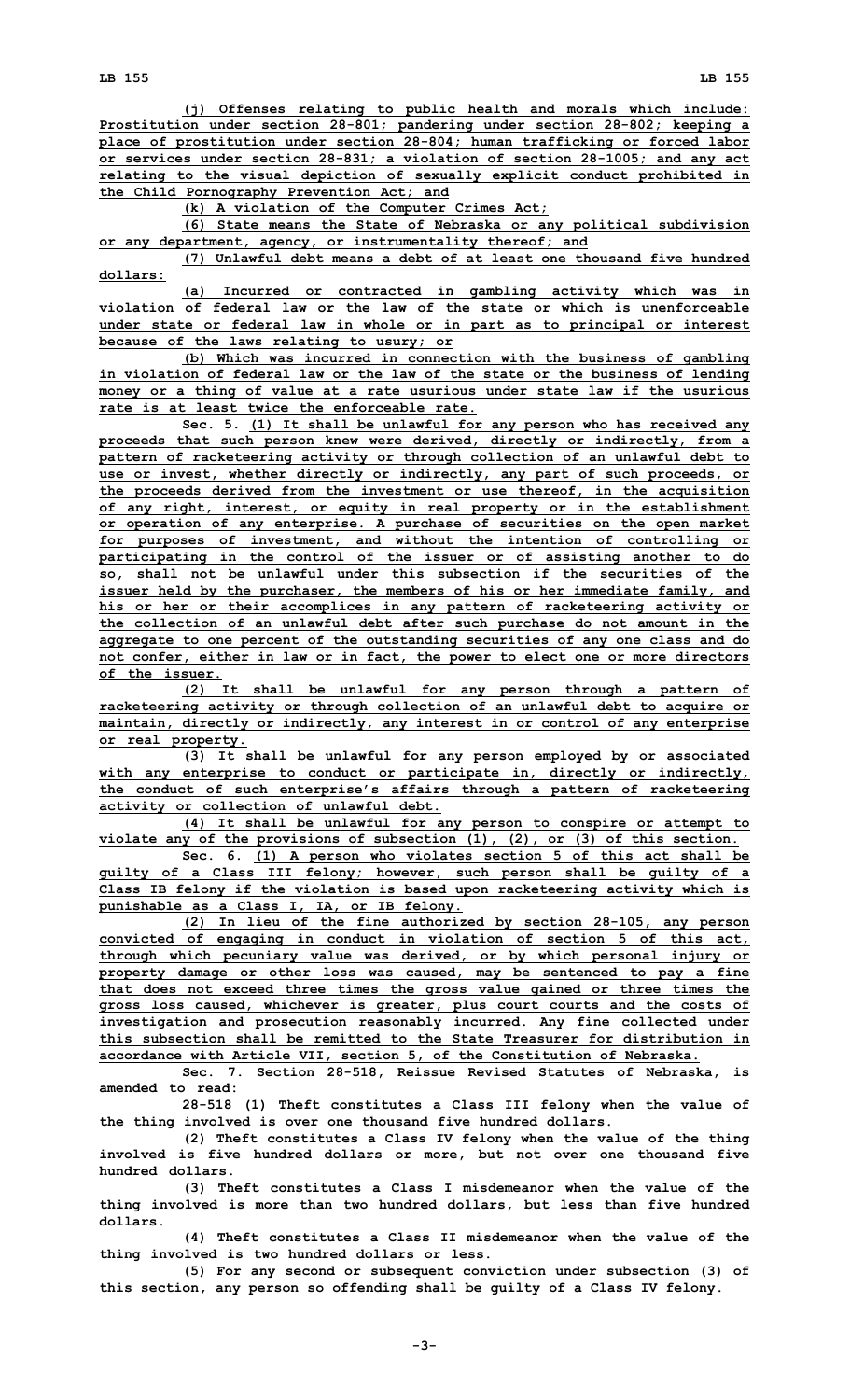**(7) Amounts taken pursuant to one scheme or course of conduct from one person or more persons may be aggregated in the indictment or information in determining the classification of the offense, except that amounts may not be aggregated into more than one offense.**

**(8) In any prosecution for theft under sections 28-509 to 28-518, value shall be an essential element of the offense that must be proved beyond a reasonable doubt.**

**Sec. 8. For purposes of sections 8 to 12 of this act:**

**(1) Personal identification document means <sup>a</sup> birth certificate, motor vehicle operator's license, state identification card, public, government, or private employment identification card, social security card, visa work permit, firearm owner's identification card, certificate issued under section 69-2404, or passport or any document made or altered in <sup>a</sup> manner that it purports to have been made on behalf of or issued to another person or by the authority of <sup>a</sup> person who did not give that authority. Personal identification document does not include a financial transaction device as defined in section 28-618;**

**(2) Personal identifying information means any name or number that may be used, alone or in conjunction with any other information, to identify <sup>a</sup> specific person including <sup>a</sup> person's: (a) Name; (b) date of birth; (c) address; (d) motor vehicle operator's license number or state identification card number as assigned by the State of Nebraska or another state; (e) social security number or visa work permit number; (f) public, private, or government employer, place of employment, or employment identification number; (g) maiden name of <sup>a</sup> person's mother; (h) number assigned to <sup>a</sup> person's credit card, charge card, or debit card, whether issued by <sup>a</sup> financial institution, corporation, or other business entity; (i) number assigned to <sup>a</sup> person's depository account, savings account, or brokerage account; (j) personal identification number as defined in section 8-157.01; (k) electronic identification number, address, or routing code used to access financial information; (l) digital signature; (m) telecommunications identifying information or access device; (n) unique biometric data, such as fingerprint, voice print, retina or iris image, or other unique physical representation; and (o) other number or information which can be used to access <sup>a</sup> person's financial resources; and**

**(3) Telecommunications identifying information or access device means <sup>a</sup> card, plate, code, account number, mobile identification number, or other telecommunications service, equipment, or instrument identifier or means of account access that alone or in conjunction with other telecommunications identifying information or another telecommunications access device may be used to: (a) Obtain money, goods, services, or any other thing of value; or (b) initiate <sup>a</sup> transfer of funds other than <sup>a</sup> transfer originated solely by <sup>a</sup> paper instrument.**

**Sec. 9. For purposes of sections 8 to 12 of this act:**

**(1) Notwithstanding any other provision of law, venue for the prosecution and trial of violations of sections 8 to 12 of this act may be commenced and maintained in any county in which an element of the offense occurred, including the county where <sup>a</sup> victim resides; and**

**(2) If <sup>a</sup> person or entity reasonably believes that he, she, or it has been the victim of <sup>a</sup> violation of sections 8 to 12 of this act, the victim may contact <sup>a</sup> local law enforcement agency which has jurisdiction over the victim's residence, place of business, or registered address. Notwithstanding that jurisdiction may lie elsewhere for investigation and prosecution of <sup>a</sup> crime of identity theft, the local law enforcement agency shall take the complaint and provide the complainant with <sup>a</sup> copy of the complaint and refer the complaint to <sup>a</sup> law enforcement agency in the appropriate jurisdiction.**

**Sec. 10. Section 28-608, Reissue Revised Statutes of Nebraska, is amended to read:**

**28-608 (1) <sup>A</sup> person commits the crime of criminal impersonation if he or she:**

**(a) Assumes <sup>a</sup> false identity and does an act in his or her assumed character with intent to gain <sup>a</sup> pecuniary benefit for himself, herself, or another or to deceive or harm another;**

**(b) (a) Pretends to be <sup>a</sup> representative of some person or organization and does an act in his or her pretended fictitious capacity with the intent to gain <sup>a</sup> pecuniary benefit for himself, herself, or another and to deceive or harm another;**

**(c) (b) Carries on any profession, business, or any other occupation**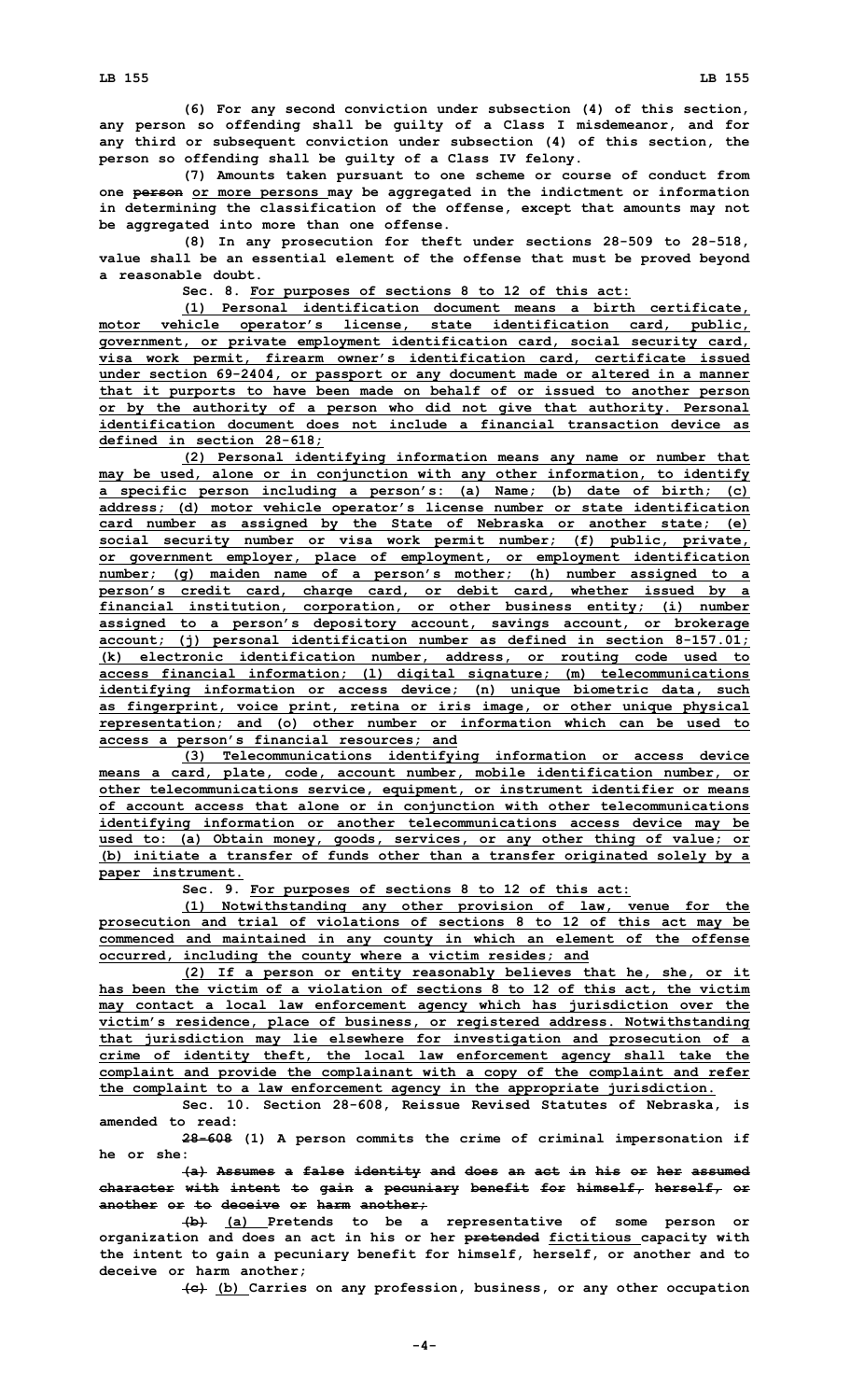**without <sup>a</sup> license, certificate, or other authorization required by law; or (d) Without the authorization or permission of another and with the intent to deceive or harm another:**

**(i) Obtains or records personal identification documents or personal identifying information; and**

**(ii) Accesses or attempts to access the financial resources of another through the use of <sup>a</sup> personal identification document or personal identifying information for the purpose of obtaining credit, money, goods, services, or any other thing of value.**

**(c) Knowingly provides false personal identifying information or <sup>a</sup> false personal identification document to <sup>a</sup> court or <sup>a</sup> law enforcement officer; or**

**(d) Knowingly provides false personal identifying information or <sup>a</sup> false personal identification document to an employer for the purpose of obtaining employment.**

**(2)(a) Criminal impersonation, as described in subdivisions (1)(a) and (1)(b) of this section, is <sup>a</sup> Class III felony if the credit, money, goods, services, or other thing of value that was gained or was attempted to be gained was one thousand five hundred dollars or more. Any second or subsequent conviction under this subdivision is <sup>a</sup> Class II felony.**

**(b) Criminal impersonation, as described in subdivisions (1)(a) and (1)(b) of this section, is <sup>a</sup> Class IV felony if the credit, money, goods, services, or other thing of value that was gained or was attempted to be gained was five hundred dollars or more but less than one thousand five hundred dollars. Any second or subsequent conviction under this subdivision is <sup>a</sup> Class III felony.**

**(c) Criminal impersonation, as described in subdivisions (1)(a) and (1)(b) of this section, is <sup>a</sup> Class <sup>I</sup> misdemeanor if the credit, money, goods, services, or other thing of value that was gained or was attempted to be gained was two hundred dollars or more but less than five hundred dollars. Any second or subsequent conviction under this subdivision is <sup>a</sup> Class IV felony.**

**(d) Criminal impersonation, as described in subdivisions (1)(a) and (1)(b) of this section, is <sup>a</sup> Class II misdemeanor if no credit, money, goods, services, or other thing of value was gained or was attempted to be gained, or if the credit, money, goods, services, or other thing of value that was gained or was attempted to be gained was less than two hundred dollars. Any second conviction under this subdivision is <sup>a</sup> Class I misdemeanor, and any third or subsequent conviction under this subdivision is <sup>a</sup> Class IV felony.**

**(e) Criminal impersonation, as described in subdivision (1)(c) of this section, is <sup>a</sup> Class IV felony. Any second conviction under this subdivision is <sup>a</sup> Class III felony, and any third or subsequent conviction under this subdivision is <sup>a</sup> Class II felony.**

**(f) Criminal impersonation, as described in subdivision (1)(d) of this section, is <sup>a</sup> Class II misdemeanor. Any second or subsequent conviction under this subdivision is a Class I misdemeanor.**

**(e) (g) <sup>A</sup> person found guilty of violating this section may, in addition to the penalties under this subsection, be ordered to make restitution pursuant to sections 29-2280 to 29-2289.**

**(3) Criminal impersonation does not mean:**

**(a) The lawful obtaining of credit information in the course of <sup>a</sup> bona fide consumer or commercial transaction;**

**(b) The lawful, good faith exercise of <sup>a</sup> security interest or <sup>a</sup> right of setoff by <sup>a</sup> creditor or <sup>a</sup> financial institution; or**

**(c) The lawful, good faith compliance by any person when required by any warrant, levy, garnishment, attachment, court order, or other judicial or administrative order, decree, or directive.**

**(4) For purposes of this section:**

**(a) Personal identification document means <sup>a</sup> birth certificate, motor vehicle operator's license, state identification card, public, government, or private employment identification card, social security card, visa work permit, firearm owner's identification card, certificate issued under section 69-2404, or passport or any document made or altered in <sup>a</sup> manner that it purports to have been made on behalf of or issued to another person or by the authority of <sup>a</sup> person who did not give that authority. Personal identification document does not include a financial transaction device as defined in section 28-618;**

**(b) Personal identifying information means any name or number that may be used, alone or in conjunction with any other information, to identify <sup>a</sup> specific person including <sup>a</sup> person's: (i) Name; (ii) date of birth; (iii) address; (iv) motor vehicle operator's license number or state identification card number as assigned by the State of Nebraska or another state; (v) social security number or visa work permit number; (vi) public, private,**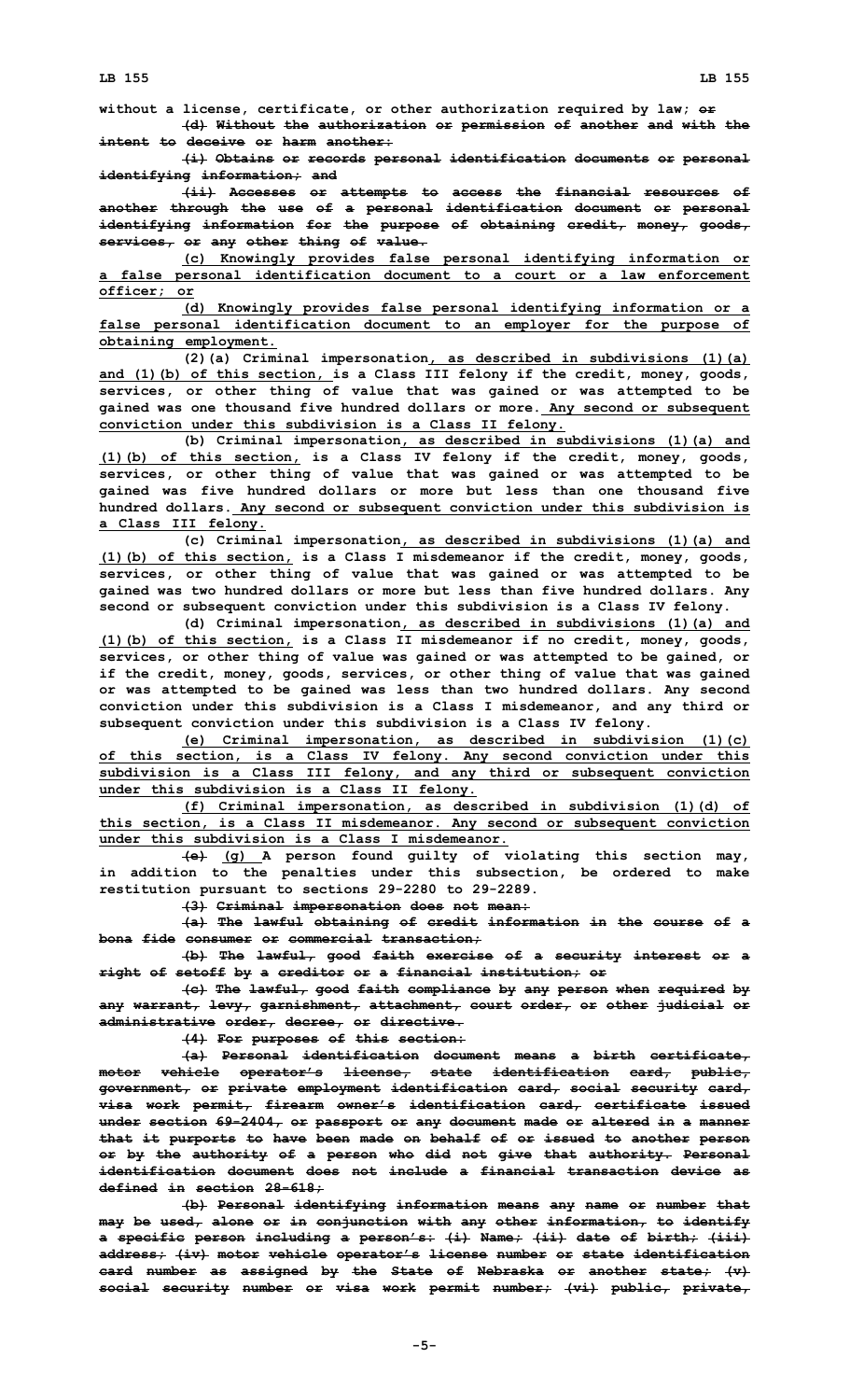**or government employer, place of employment, or employment identification number; (vii) maiden name of <sup>a</sup> person's mother; (viii) number assigned to <sup>a</sup> person's credit card, charge card, or debit card, whether issued by <sup>a</sup> financial institution, corporation, or other business entity; (ix) number assigned to <sup>a</sup> person's depository account, savings account, or brokerage account; (x) personal identification number as defined in section 8-157.01; (xi) electronic identification number, address, or routing code used to access financial information; (xii) digital signature; (xiii) telecommunications identifying information or access device; (xiv) unique biometric data, such as fingerprint, voice print, retina or iris image, or other unique physical representation; and (xv) other number or information which can be used to access <sup>a</sup> person's financial resources; and**

**(c) Telecommunications identifying information or access device means <sup>a</sup> card, plate, code, account number, mobile identification number, or other telecommunications service, equipment, or instrument identifier or means of account access that alone or in conjunction with other telecommunications identifying information or another telecommunications access device may be used to: (i) Obtain money, goods, services, or any other thing of value; or (ii) initiate <sup>a</sup> transfer of funds other than <sup>a</sup> transfer originated solely by <sup>a</sup> paper instrument.**

**Sec. 11. (1) <sup>A</sup> person commits the crime of identity theft if he or she knowingly takes, purchases, manufactures, records, possesses, or uses any personal identifying information or entity identifying information of another person or entity without the consent of that other person or entity or creates personal identifying information for <sup>a</sup> fictional person or entity, with the intent to obtain or use the other person's or entity's identity for any unlawful purpose or to cause loss to <sup>a</sup> person or entity whether or not the person or entity actually suffers any economic loss as <sup>a</sup> result of the offense, or with the intent to obtain or continue employment or with the intent to gain <sup>a</sup> pecuniary benefit for himself, herself, or another.**

**(2) Identity theft is not:**

**(a) The lawful obtaining of credit information in the course of <sup>a</sup> bona fide consumer or commercial transaction;**

**(b) The lawful, good faith exercise of <sup>a</sup> security interest or <sup>a</sup> right of setoff by <sup>a</sup> creditor or <sup>a</sup> financial institution;**

**(c) The lawful, good faith compliance by any person when required by any warrant, levy, garnishment, attachment, court order, or other judicial or administrative order, decree, or directive; or**

**(d) The investigative activities of law enforcement.**

**(3)(a) Identity theft is <sup>a</sup> Class III felony if the credit, money, goods, services, or other thing of value that was gained or was attempted to be gained was one thousand five hundred dollars or more. Any second or subsequent conviction under this subdivision is <sup>a</sup> Class II felony.**

**(b) Identity theft is <sup>a</sup> Class IV felony if the credit, money, goods, services, or other thing of value that was gained or was attempted to be gained was five hundred dollars or more but less than one thousand five hundred dollars. Any second or subsequent conviction under this subdivision is <sup>a</sup> Class III felony.**

**(c) Identity theft is <sup>a</sup> Class <sup>I</sup> misdemeanor if the credit, money, goods, services, or other thing of value that was gained or was attempted to be gained was two hundred dollars or more but less than five hundred dollars. Any second or subsequent conviction under this subdivision is <sup>a</sup> Class IV felony.**

**(d) Identity theft is <sup>a</sup> Class II misdemeanor if no credit, money, goods, services, or other thing of value was gained or was attempted to be gained, or if the credit, money, goods, services, or other thing of value that was gained or was attempted to be gained was less than two hundred dollars. Any second conviction under this subdivision is <sup>a</sup> Class I misdemeanor, and any third or subsequent conviction under this subdivision is <sup>a</sup> Class IV felony.**

**(e) <sup>A</sup> person found guilty of violating this section may, in addition to the penalties under this subsection, be ordered to make restitution pursuant to sections 29-2280 to 29-2289.**

**Sec. 12. (1) <sup>A</sup> person commits the crime of identity fraud if he or she without lawful authority:**

**(a) Makes, counterfeits, alters, or mutilates any personal identification document with the intent to deceive another; or**

**(b) Willfully and knowingly obtains, possesses, uses, sells or furnishes or attempts to obtain, possess, or furnish to another person for any purpose of deception <sup>a</sup> personal identification document.**

**(2)(a) Identity fraud is <sup>a</sup> Class <sup>I</sup> misdemeanor. Any second or subsequent conviction under this subdivision is <sup>a</sup> Class IV felony.**

**(b) <sup>A</sup> person found guilty of violating this section may, in addition**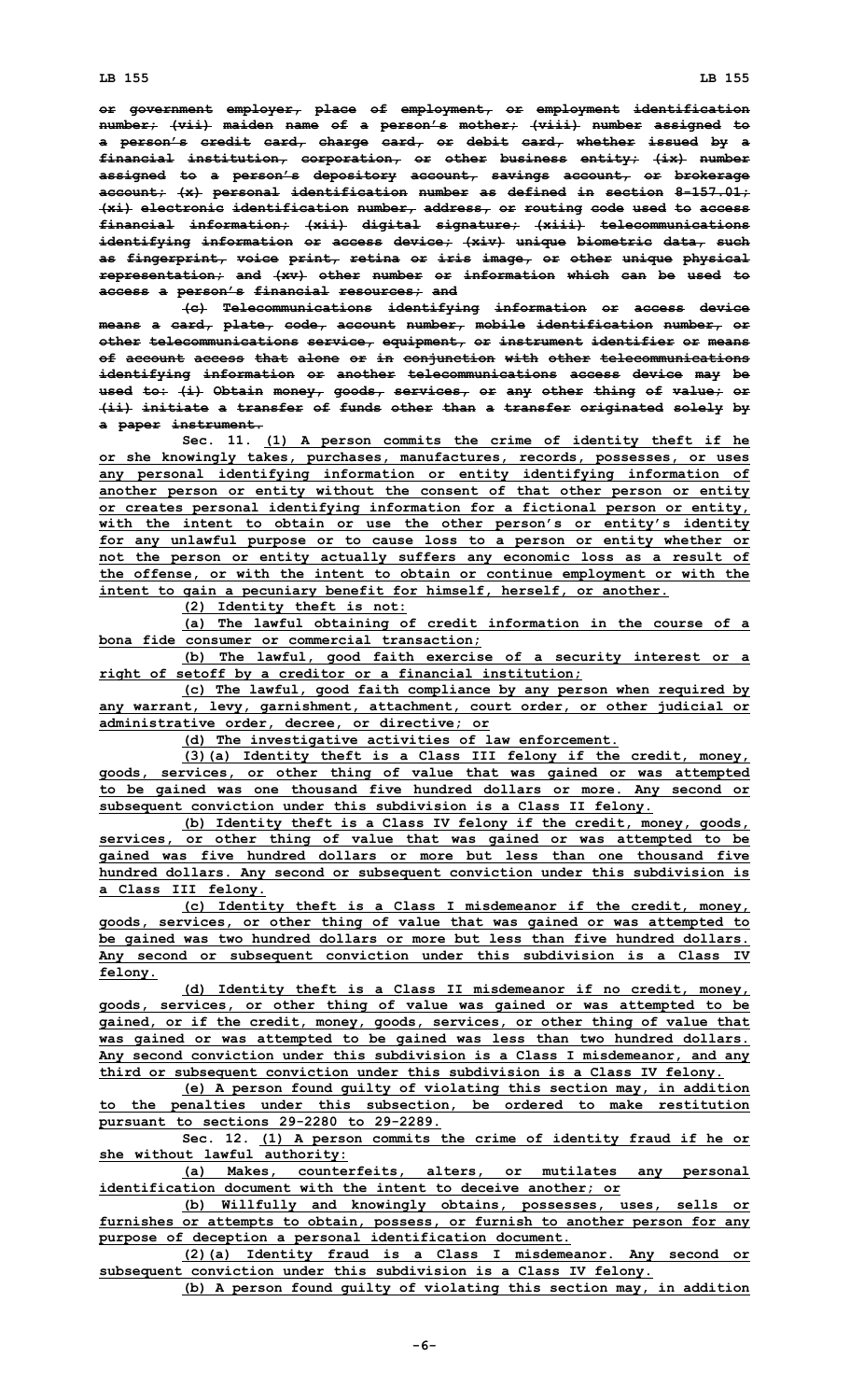**to the penalties under this subsection, be ordered to make restitution pursuant to sections 29-2280 to 29-2289.**

**Sec. 13. Section 28-603, Reissue Revised Statutes of Nebraska, is amended to read:**

**28-603 (1) Whoever, with intent to deceive or harm, falsely makes, completes, endorses, alters, or utters any written instrument which is or purports to be, or which is calculated to become or to represent if completed, <sup>a</sup> written instrument which does or may evidence, create, transfer, terminate, or otherwise affect <sup>a</sup> legal right, interest, obligation, or status, commits forgery in the second degree.**

**(2) Forgery in the second degree is <sup>a</sup> Class III felony when the face value, or purported face value, or the amount of any proceeds wrongfully procured or intended to be procured by the use of such instrument, is one thousand dollars or more.**

**(3) Forgery in the second degree is <sup>a</sup> Class IV felony when the face value, or purported face value, or the amount of any proceeds wrongfully procured or intended to be procured by the use of such instrument, exceeds three hundred dollars but is less than one thousand dollars.**

**(4) Forgery in the second degree is <sup>a</sup> Class <sup>I</sup> misdemeanor when the face value, or purported face value, or the amount of any proceeds wrongfully procured or intended to be procured by the use of such instrument, is three hundred dollars or less.**

**(5) For the purpose of determining the class of penalty for forgery in the second degree, the face values, or purported face values, or the amounts of any proceeds wrongfully procured or intended to be procured by the use of more than one such instrument, may be aggregated in the indictment or information if such instruments were part of the same scheme or course of conduct which took place within <sup>a</sup> sixty-day period and within one county. Such values or amounts shall not be aggregated into more than one offense.**

**Sec. 14. Section 28-604, Reissue Revised Statutes of Nebraska, is amended to read:**

**28-604 (1) Whoever, with knowledge that it is forged and with intent to deceive or harm, possesses any forged instrument covered by section 28-602 or 28-603 commits criminal possession of <sup>a</sup> forged instrument.**

**(2) Criminal possession of <sup>a</sup> forged instrument prohibited by section 28-602 is <sup>a</sup> Class IV felony.**

**(3) Criminal possession of <sup>a</sup> forged instrument prohibited by section 28-603, the amount or value of which is one thousand dollars or more, is <sup>a</sup> Class IV felony.**

**(4) Criminal possession of <sup>a</sup> forged instrument prohibited by section 28-603, the amount or value of which is more than three hundred dollars but less than one thousand dollars, is <sup>a</sup> Class I misdemeanor.**

**(5) Criminal possession of <sup>a</sup> forged instrument prohibited by section 28-603, the amount or value of which is three hundred dollars or less, is <sup>a</sup> Class II misdemeanor.**

**(6) For the purpose of determining the class of penalty for criminal possession of <sup>a</sup> forged instrument prohibited by section 28-603, the amounts or values of more than one such forged instrument may be aggregated in the indictment or information if such forged instruments were part of the same scheme or course of conduct which took place within <sup>a</sup> sixty-day period and within one county. Such amounts or values shall not be aggregated into more than one offense.**

**Sec. 15. Section 28-611, Reissue Revised Statutes of Nebraska, is amended to read:**

**28-611 (1) Whoever obtains property, services, or present value of any kind by issuing or passing <sup>a</sup> check, draft, assignment of funds, or similar signed order for the payment of money, knowing that he or she has no account with the drawee at the time the check, draft, assignment of funds, or order is issued or, if he or she has an account, knowing that he or she does not have sufficient funds in or credit with the drawee for the payment of the check, draft, assignment of funds, or order in full upon presentation, commits the offense of issuing <sup>a</sup> bad check. Issuing <sup>a</sup> bad check is:**

**(a) <sup>A</sup> Class III felony if the amount of the check, draft, assignment of funds, or order is one thousand five hundred dollars or more;**

**(b) <sup>A</sup> Class IV felony if the amount of the check, draft, assignment of funds, or order is five hundred dollars or more, but less than one thousand five hundred dollars;**

**(c) A Class I misdemeanor if the amount of the check, draft, assignment of funds, or order is one two hundred dollars or more, but less than five hundred dollars; and**

**(d) A Class II misdemeanor if the amount of the check, draft, assignment of funds, or order is less than one two hundred dollars.**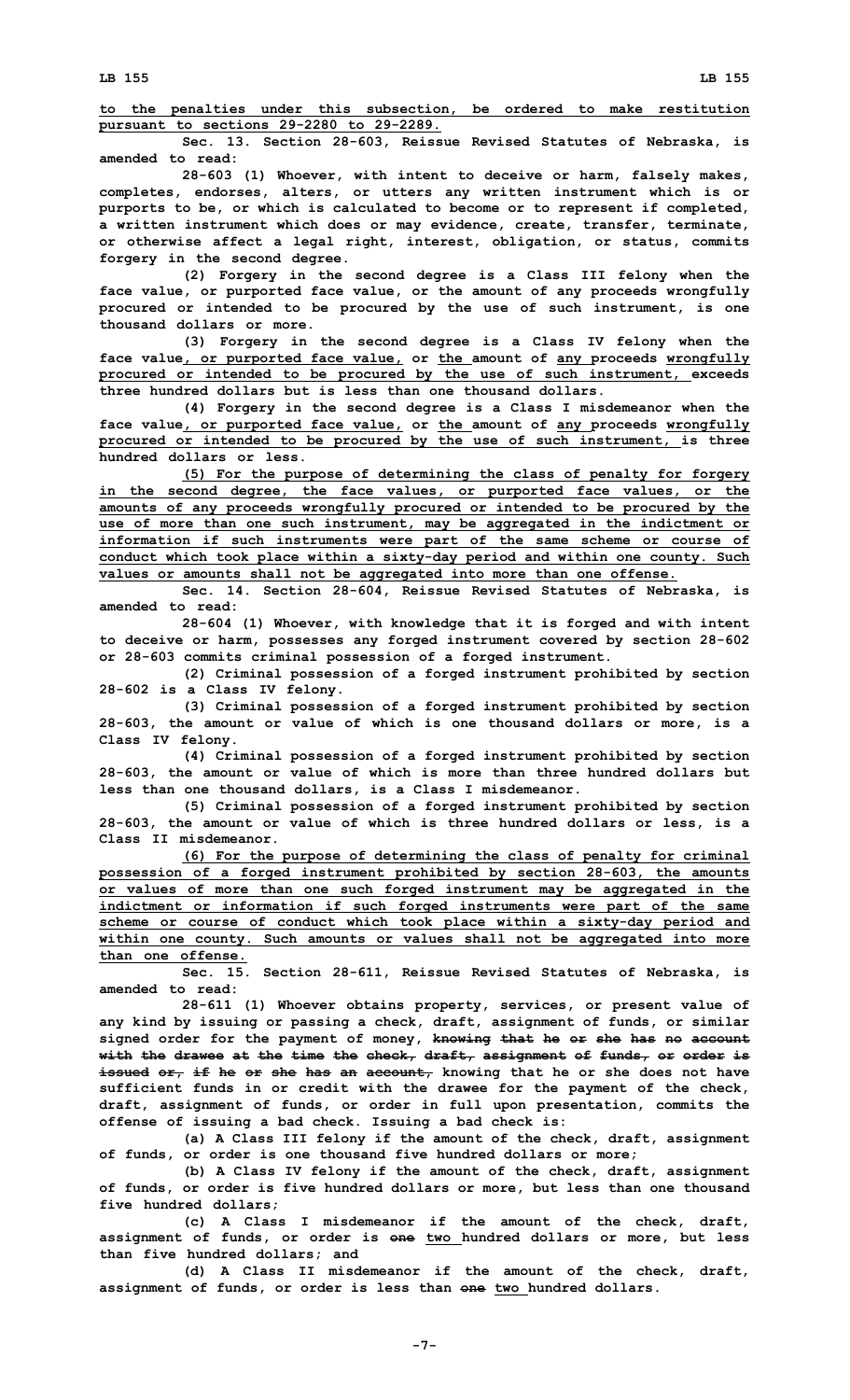**(2) The aggregate amount of any series of checks, drafts, assignments, or orders issued or passed within <sup>a</sup> sixty-day period in one county may be used in determining the classification of the offense pursuant to this subsection (1) of this section, except that checks, drafts, assignments, or orders may not be aggregated into more than one offense.**

**(2) (3) For any second or subsequent offense under subdivision (1)(c) or (1)(d) of this section, any person so offending shall be guilty of <sup>a</sup> Class IV felony.**

**(3) (4) Whoever otherwise issues or passes <sup>a</sup> check, draft, assignment of funds, or similar signed order for the payment of money, knowing that he or she has no account with the drawee at the time the check, draft, assignment of funds, or order is issued or, if he or she has an account, knowing that he or she does not have sufficient funds in or credit with the drawee for the payment of the check, draft, assignment of funds, or order in full upon its presentation, shall be guilty of <sup>a</sup> Class II misdemeanor.**

**(4) (5) Any person in violation of this section who makes voluntary restitution to the injured party for the value of the check, draft, assignment of funds, or order shall also pay ten dollars to the injured party and any reasonable handling fee imposed on the injured party by <sup>a</sup> financial institution.**

**(5) (6) In any prosecution when for issuing <sup>a</sup> bad check, the person issuing the check, draft, assignment of funds, or order has an account with the drawee, he or she shall be presumed to have known that he or she did not have sufficient funds in or credit with the drawee for the payment of the check, draft, assignment of funds, or order in full upon presentation if, within thirty days after issuance of the check, draft, assignment of funds, or order, he or she was notified that the drawee refused payment for lack of funds and he or she failed within ten days after such notice to make the check, draft, assignment of funds, or order good or, in the absence of such notice, he or she failed to make the check, draft, assignment of funds, or order good within ten days after notice that such check, draft, assignment of funds, or order has been returned to the depositor was sent to him or her by the county attorney or his or her deputy, by United States mail addressed to such person at his or her last-known address. Upon request of the depositor and the payment of ten dollars for each check, draft, assignment of funds, or order, the county attorney or his or her deputy shall be required to mail notice to the person issuing the check, draft, assignment of funds, or order as provided in this subsection. The ten-dollar payment shall be payable to the county treasurer and credited to the county general fund. No such payment shall be collected from any county office to which such <sup>a</sup> check, draft, assignment of funds, or order is issued in the course of the official duties of the office.**

**(6) (7) Any person convicted of violating this section may, in addition to <sup>a</sup> fine or imprisonment, be ordered to make restitution to the party injured for the value of the check, draft, assignment of funds, or order and to pay ten dollars to the injured party and any reasonable handling fee imposed on the injured party by <sup>a</sup> financial institution. If the court, in addition to sentencing any person to imprisonment under this section, also enters an order of restitution, the time permitted to make such restitution shall not be concurrent with the sentence of imprisonment.**

**(7) (8) The fact that restitution to the party injured has been made and that ten dollars and any reasonable handling fee imposed on the injured party by <sup>a</sup> financial institution have been paid to the injured party shall be <sup>a</sup> mitigating factor in the imposition of punishment for any violation of this section.**

**Sec. 16. (1) Whoever issues or passes <sup>a</sup> check, draft, assignment of funds, or similar signed order for the payment of money, knowing that he or she has no account with the drawee at the time the check, draft, assignment of funds, or order is issued, commits the offense of issuing <sup>a</sup> no-account check. Issuing <sup>a</sup> no-account check is:**

**(a) <sup>A</sup> Class III felony if the amount of the check, draft, assignment of funds, or order is one thousand five hundred dollars or more;**

**(b) <sup>A</sup> Class IV felony if the amount of the check, draft, assignment of funds, or order is five hundred dollars or more, but less than one thousand five hundred dollars;**

**(c) A Class I misdemeanor if the amount of the check, draft, assignment of funds, or order is two hundred dollars or more, but less than five hundred dollars; and**

**(d) A Class II misdemeanor if the amount of the check, draft, assignment of funds, or order is less than two hundred dollars.**

**(2) The aggregate amount of any series of checks, drafts, assignments, or orders issued or passed within <sup>a</sup> sixty-day period in one**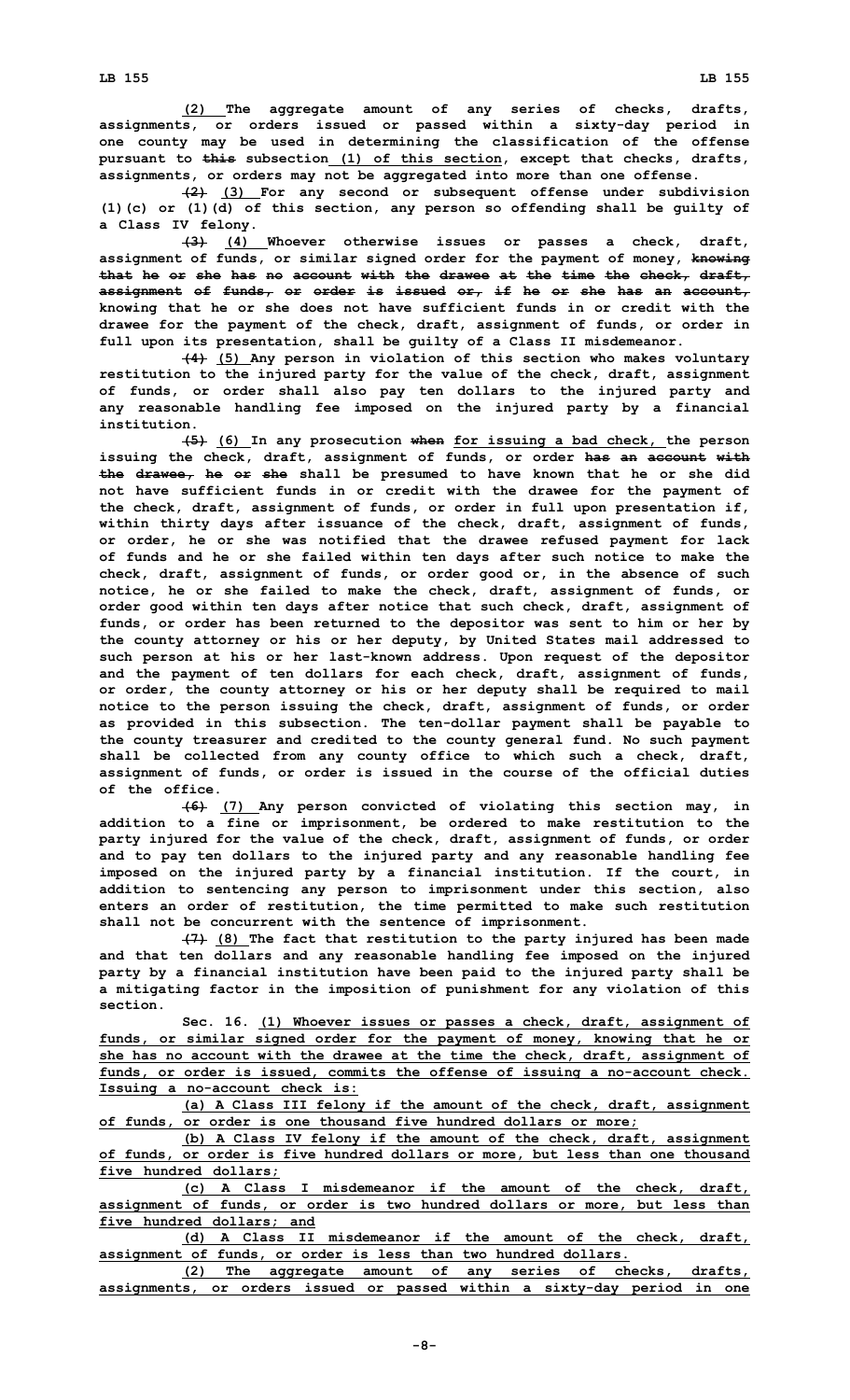**county may be used in determining the classification of the offense pursuant to subsection (1) of this section, except that checks, drafts, assignments, or orders may not be aggregated into more than one offense.**

**(3) For any second or subsequent offense under this section, any person so offending shall be guilty of:**

**(a) <sup>A</sup> Class III felony if the amount of the check, draft, assignment of funds, or order is five hundred dollars or more; and**

**(b) <sup>A</sup> Class IV felony if the amount of the check, draft, assignment of funds, or order is less than five hundred dollars.**

**Sec. 17. Section 29-110, Reissue Revised Statutes of Nebraska, is amended to read:**

**29-110 (1) Except as otherwise provided by law, no person shall be prosecuted for any felony unless the indictment is found by <sup>a</sup> grand jury within three years next after the offense has been done or committed or unless <sup>a</sup> complaint for the same is filed before the magistrate within three years next after the offense has been done or committed and a warrant for the arrest of the defendant has been issued.**

**(2) Except as otherwise provided by law, no person shall be prosecuted, tried, or punished for any misdemeanor or other indictable offense below the grade of felony or for any fine or forfeiture under any penal statute unless the suit, information, or indictment for such offense is instituted or found within one year and six months from the time of committing the offense or incurring the fine or forfeiture or within one year for any offense the punishment of which is restricted by <sup>a</sup> fine not exceeding one hundred dollars and to imprisonment not exceeding three months.**

**(3) Except as otherwise provided by law, no person shall be prosecuted for kidnapping under section 28-313, false imprisonment under section 28-314 or 28-315, child abuse under section 28-707, pandering under section 28-802, debauching <sup>a</sup> minor under section 28-805, or an offense under section 28-813, 28-813.01, or 28-1463.03 when the victim is under sixteen years of age at the time of the offense (a) unless the indictment for such offense is found by <sup>a</sup> grand jury within seven years next after the offense has been committed or within seven years next after the victim's sixteenth birthday, whichever is later, or (b) unless <sup>a</sup> complaint for such offense is filed before the magistrate within seven years next after the offense has been committed or within seven years next after the victim's sixteenth birthday, whichever is later, and <sup>a</sup> warrant for the arrest of the defendant has been issued.**

**(4) No person shall be prosecuted for <sup>a</sup> violation of the Securities Act of Nebraska under section 8-1117 unless the indictment for such offense is found by <sup>a</sup> grand jury within five years next after the offense has been done or committed or unless <sup>a</sup> complaint for such offense is filed before the magistrate within five years next after the offense has been done or committed and a warrant for the arrest of the defendant has been issued.**

**(5) No person shall be prosecuted for criminal impersonation under section 10 of this act, identity theft under section 11 of this act, or identity fraud under section 12 of this act unless the indictment for such offense is found by <sup>a</sup> grand jury within five years next after the offense has been done or committed or unless <sup>a</sup> complaint for such offense is filed before the magistrate within five years next after the offense has been done or committed and a warrant for the arrest of the defendant has been issued.**

**(5) (6) There shall not be any time limitations for prosecution or punishment for treason, murder, arson, forgery, sexual assault in the first or second degree under section 28-319 or 28-320, sexual assault of <sup>a</sup> child in the second or third degree under section 28-320.01, or sexual assault of <sup>a</sup> child in the first degree under section 28-319.01; nor shall there be any time limitations for prosecution or punishment for sexual assault in the third degree under section 28-320 when the victim is under sixteen years of age at the time of the offense.**

**(6) (7) The time limitations prescribed in this section shall include all inchoate offenses pursuant to the Nebraska Criminal Code and compounding <sup>a</sup> felony pursuant to section 28-301.**

**(7) (8) The time limitations prescribed in this section shall not extend to any person fleeing from justice.**

**(8) (9) When any suit, information, or indictment for any crime or misdemeanor is limited by any statute to be brought or exhibited within any other time than is limited by this section, then the suit, information, or indictment shall be brought or exhibited within the time limited by such statute.**

**(9) (10) If any suit, information, or indictment is quashed or the proceedings set aside or reversed on writ of error, the time during the pendency of such suit, information, or indictment so quashed, set aside, or**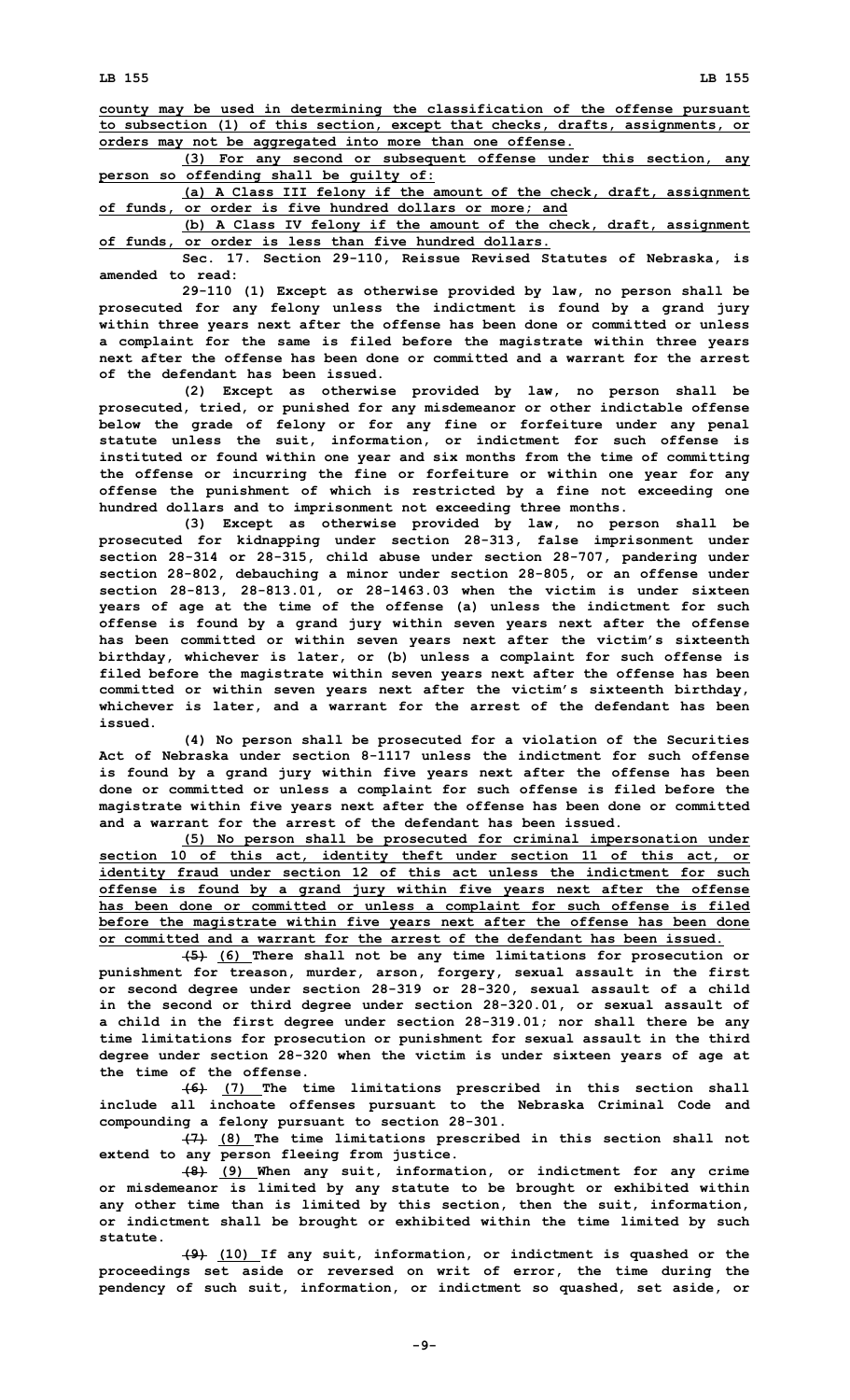**reversed shall not be reckoned within this statute so as to bar any new suit, information, or indictment for the same offense.**

**(10) (11) The changes made to this section by Laws 2004, LB 943, shall apply to offenses committed prior to April 16, 2004, for which the statute of limitations has not expired as of such date and to offenses committed on or after such date.**

**(11) (12) The changes made to this section by Laws 2005, LB 713, shall apply to offenses committed prior to September 4, 2005, for which the statute of limitations has not expired as of such date and to offenses committed on or after such date.**

**Sec. 18. Section 87-302, Reissue Revised Statutes of Nebraska, is amended to read:**

**87-302 (a) <sup>A</sup> person engages in <sup>a</sup> deceptive trade practice when, in the course of his or her business, vocation, or occupation, he or she:**

**(1) Passes off goods or services as those of another;**

**(2) Causes likelihood of confusion or of misunderstanding as to the source, sponsorship, approval, or certification of goods or services;**

**(3) Causes likelihood of confusion or of misunderstanding as to affiliation, connection, or association with, or certification by, another;**

**(4) Uses deceptive representations or designations of geographic origin in connection with goods or services;**

**(5) Represents that goods or services have sponsorship, approval, characteristics, ingredients, uses, benefits, or quantities that they do not have or that <sup>a</sup> person has <sup>a</sup> sponsorship, approval, status, affiliation, or connection that he or she does not have;**

**(6) Represents that goods are original or new if they are deteriorated, altered, reconditioned, reclaimed, used, or secondhand, except that sellers may repair damage to and make adjustments on or replace parts of otherwise new goods in an effort to place such goods in compliance with factory specifications;**

**(7) Represents that goods or services are of <sup>a</sup> particular standard, quality, or grade, or that goods are of <sup>a</sup> particular style or model, if they are of another;**

**(8) Disparages the goods, services, or business of another by false or misleading representation of fact;**

**(9) Advertises goods or services with intent not to sell them as advertised or advertises the price in any manner calculated or tending to mislead or in any way deceive <sup>a</sup> person;**

**(10) Advertises goods or services with intent not to supply reasonably expectable public demand, unless the advertisement discloses <sup>a</sup> limitation of quantity;**

**(11) Makes false or misleading statements of fact concerning the reasons for, existence of, or amounts of price reductions;**

**(12) Uses or promotes the use of <sup>a</sup> chain distributor scheme in connection with the solicitation of business or personal investments from members of the public;**

**(13) With respect to <sup>a</sup> sale or lease to <sup>a</sup> natural person of goods or services purchased or leased primarily for personal, family, household, or agricultural purposes, uses or employs any referral or chain referral sales technique, plan, arrangement, or agreement;**

**(14) Knowingly makes <sup>a</sup> false or misleading statement in <sup>a</sup> privacy policy, published on the Internet or otherwise distributed or published, regarding the use of personal information submitted by members of the public;**

**(15) Uses any scheme or device to defraud by means of:**

**(i) Obtaining money or property by knowingly false or fraudulent pretenses, representations, or promises; or**

**(ii) Selling, distributing, supplying, furnishing, or procuring any property for the purpose of furthering such scheme;**

**(16) Offers an unsolicited check, through the mail or by other means, to promote goods or services if the cashing or depositing of the check obligates the endorser or payee identified on the check to pay for goods or services. This subdivision does not apply to an extension of credit or an offer to lend money;**

**(17) Mails or causes to be sent an unsolicited billing statement, invoice, or other document that appears to obligate the consumer to make <sup>a</sup> payment for services or merchandise he or she did not order; or**

**(18) Violates any provision of the Nebraska Foreclosure Protection Act.**

**(b) In order to prevail in an action under the Uniform Deceptive Trade Practices Act, <sup>a</sup> complainant need not prove competition between the parties.**

**(c) This section does not affect unfair trade practices otherwise**